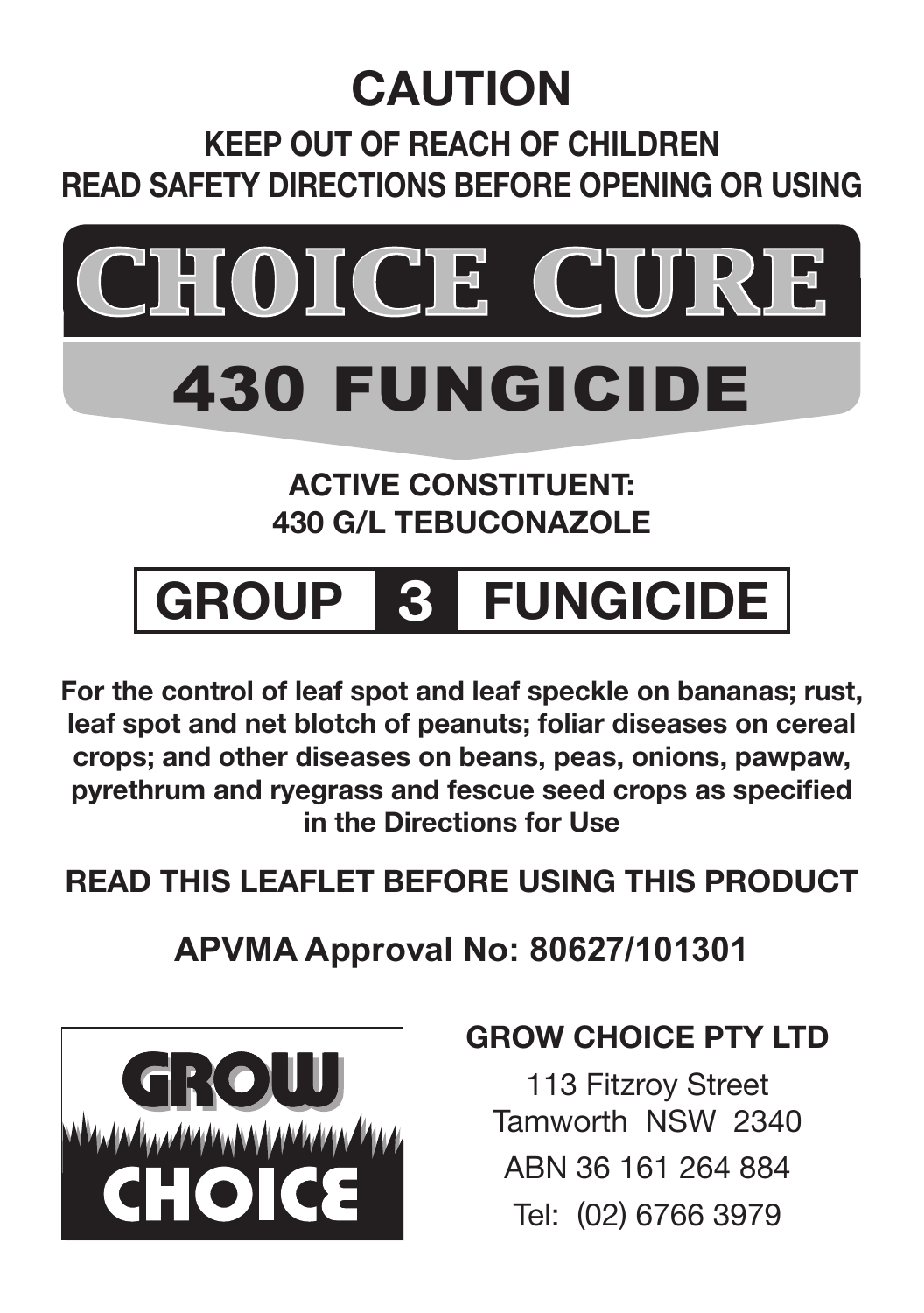| parts of the leaf removed, prior to the application of<br>disease inoculum. Very old leaves and leaves with<br>advanced lesions should be removed, or infected<br>weather, normally December. Repeat at 21 to 28<br>430 Fungicide sprays at 14 day intervals. Do not<br>sprays in any 12 month period. Do not apply any<br>day intervals using a maximum of 2 consecutive<br>Tropical Areas (e.g. North Qld, NT, Ord River):<br>is approved for use in banana plantations inter-<br>apply more than 6 Choice Cure 430 Fungicide<br>Fungicide at the onset of warm and humid/wet<br>Apply a regular schedule of protectant sprays.<br>Maintain good de-leafing practices to reduce<br>Sub-Tropical Areas (e.g. South Qld, NSW):<br>Commence spraying with Choice Cure 430<br>of July, August and September.<br>Choice Cure 430 Fungicide.<br><b>Critical Comments</b><br>planted with avocados.<br><b>HHM</b><br>$\sqrt{e}$<br>$\overline{t}$<br>miscible oil<br>Add 3-6<br>mL/ha<br><b>L</b> water<br>per ha<br>230<br><b>Ground Application</b><br>of spray mixture per<br>machine or airblast<br>convenient volume<br>Aerial application<br>Application Rate<br>Apply at least 20L<br>Apply by misting<br>sprayer in a<br>of water<br>hectare<br><b>Disease</b><br>Leaf spot<br>Sigatoka<br>sigatoka)<br>speckle<br>(Yellow<br><b>Black</b><br>Teel<br>Bananas<br>WA, NT<br>INSW,<br><b>Crop</b> |  | DIRECTIONS FOR USE: |  |                                                 |  |
|----------------------------------------------------------------------------------------------------------------------------------------------------------------------------------------------------------------------------------------------------------------------------------------------------------------------------------------------------------------------------------------------------------------------------------------------------------------------------------------------------------------------------------------------------------------------------------------------------------------------------------------------------------------------------------------------------------------------------------------------------------------------------------------------------------------------------------------------------------------------------------------------------------------------------------------------------------------------------------------------------------------------------------------------------------------------------------------------------------------------------------------------------------------------------------------------------------------------------------------------------------------------------------------------------------------------------------------------------------------------------------------------------|--|---------------------|--|-------------------------------------------------|--|
|                                                                                                                                                                                                                                                                                                                                                                                                                                                                                                                                                                                                                                                                                                                                                                                                                                                                                                                                                                                                                                                                                                                                                                                                                                                                                                                                                                                                    |  |                     |  |                                                 |  |
|                                                                                                                                                                                                                                                                                                                                                                                                                                                                                                                                                                                                                                                                                                                                                                                                                                                                                                                                                                                                                                                                                                                                                                                                                                                                                                                                                                                                    |  |                     |  |                                                 |  |
|                                                                                                                                                                                                                                                                                                                                                                                                                                                                                                                                                                                                                                                                                                                                                                                                                                                                                                                                                                                                                                                                                                                                                                                                                                                                                                                                                                                                    |  |                     |  |                                                 |  |
|                                                                                                                                                                                                                                                                                                                                                                                                                                                                                                                                                                                                                                                                                                                                                                                                                                                                                                                                                                                                                                                                                                                                                                                                                                                                                                                                                                                                    |  |                     |  |                                                 |  |
|                                                                                                                                                                                                                                                                                                                                                                                                                                                                                                                                                                                                                                                                                                                                                                                                                                                                                                                                                                                                                                                                                                                                                                                                                                                                                                                                                                                                    |  |                     |  |                                                 |  |
|                                                                                                                                                                                                                                                                                                                                                                                                                                                                                                                                                                                                                                                                                                                                                                                                                                                                                                                                                                                                                                                                                                                                                                                                                                                                                                                                                                                                    |  |                     |  |                                                 |  |
|                                                                                                                                                                                                                                                                                                                                                                                                                                                                                                                                                                                                                                                                                                                                                                                                                                                                                                                                                                                                                                                                                                                                                                                                                                                                                                                                                                                                    |  |                     |  |                                                 |  |
|                                                                                                                                                                                                                                                                                                                                                                                                                                                                                                                                                                                                                                                                                                                                                                                                                                                                                                                                                                                                                                                                                                                                                                                                                                                                                                                                                                                                    |  |                     |  |                                                 |  |
|                                                                                                                                                                                                                                                                                                                                                                                                                                                                                                                                                                                                                                                                                                                                                                                                                                                                                                                                                                                                                                                                                                                                                                                                                                                                                                                                                                                                    |  |                     |  | When conditions favour disease, apply a minimum |  |
|                                                                                                                                                                                                                                                                                                                                                                                                                                                                                                                                                                                                                                                                                                                                                                                                                                                                                                                                                                                                                                                                                                                                                                                                                                                                                                                                                                                                    |  |                     |  | of 2 and a maximum of 3 consecutive Choice Cure |  |
|                                                                                                                                                                                                                                                                                                                                                                                                                                                                                                                                                                                                                                                                                                                                                                                                                                                                                                                                                                                                                                                                                                                                                                                                                                                                                                                                                                                                    |  |                     |  |                                                 |  |
|                                                                                                                                                                                                                                                                                                                                                                                                                                                                                                                                                                                                                                                                                                                                                                                                                                                                                                                                                                                                                                                                                                                                                                                                                                                                                                                                                                                                    |  |                     |  |                                                 |  |
|                                                                                                                                                                                                                                                                                                                                                                                                                                                                                                                                                                                                                                                                                                                                                                                                                                                                                                                                                                                                                                                                                                                                                                                                                                                                                                                                                                                                    |  |                     |  |                                                 |  |
|                                                                                                                                                                                                                                                                                                                                                                                                                                                                                                                                                                                                                                                                                                                                                                                                                                                                                                                                                                                                                                                                                                                                                                                                                                                                                                                                                                                                    |  |                     |  | Choice Cure 430 Fungicide sprays in the months  |  |
|                                                                                                                                                                                                                                                                                                                                                                                                                                                                                                                                                                                                                                                                                                                                                                                                                                                                                                                                                                                                                                                                                                                                                                                                                                                                                                                                                                                                    |  |                     |  |                                                 |  |
|                                                                                                                                                                                                                                                                                                                                                                                                                                                                                                                                                                                                                                                                                                                                                                                                                                                                                                                                                                                                                                                                                                                                                                                                                                                                                                                                                                                                    |  |                     |  |                                                 |  |
|                                                                                                                                                                                                                                                                                                                                                                                                                                                                                                                                                                                                                                                                                                                                                                                                                                                                                                                                                                                                                                                                                                                                                                                                                                                                                                                                                                                                    |  |                     |  |                                                 |  |
|                                                                                                                                                                                                                                                                                                                                                                                                                                                                                                                                                                                                                                                                                                                                                                                                                                                                                                                                                                                                                                                                                                                                                                                                                                                                                                                                                                                                    |  |                     |  |                                                 |  |
|                                                                                                                                                                                                                                                                                                                                                                                                                                                                                                                                                                                                                                                                                                                                                                                                                                                                                                                                                                                                                                                                                                                                                                                                                                                                                                                                                                                                    |  |                     |  |                                                 |  |
|                                                                                                                                                                                                                                                                                                                                                                                                                                                                                                                                                                                                                                                                                                                                                                                                                                                                                                                                                                                                                                                                                                                                                                                                                                                                                                                                                                                                    |  |                     |  |                                                 |  |
|                                                                                                                                                                                                                                                                                                                                                                                                                                                                                                                                                                                                                                                                                                                                                                                                                                                                                                                                                                                                                                                                                                                                                                                                                                                                                                                                                                                                    |  |                     |  | Choice Cure 430 Fungicide sprays. Do not apply  |  |
|                                                                                                                                                                                                                                                                                                                                                                                                                                                                                                                                                                                                                                                                                                                                                                                                                                                                                                                                                                                                                                                                                                                                                                                                                                                                                                                                                                                                    |  |                     |  | more than 5 Choice Cure 430 Fungicide sprays in |  |
|                                                                                                                                                                                                                                                                                                                                                                                                                                                                                                                                                                                                                                                                                                                                                                                                                                                                                                                                                                                                                                                                                                                                                                                                                                                                                                                                                                                                    |  |                     |  | any 12 month period. Choice Cure 430 Fungicide  |  |
|                                                                                                                                                                                                                                                                                                                                                                                                                                                                                                                                                                                                                                                                                                                                                                                                                                                                                                                                                                                                                                                                                                                                                                                                                                                                                                                                                                                                    |  |                     |  |                                                 |  |
|                                                                                                                                                                                                                                                                                                                                                                                                                                                                                                                                                                                                                                                                                                                                                                                                                                                                                                                                                                                                                                                                                                                                                                                                                                                                                                                                                                                                    |  |                     |  |                                                 |  |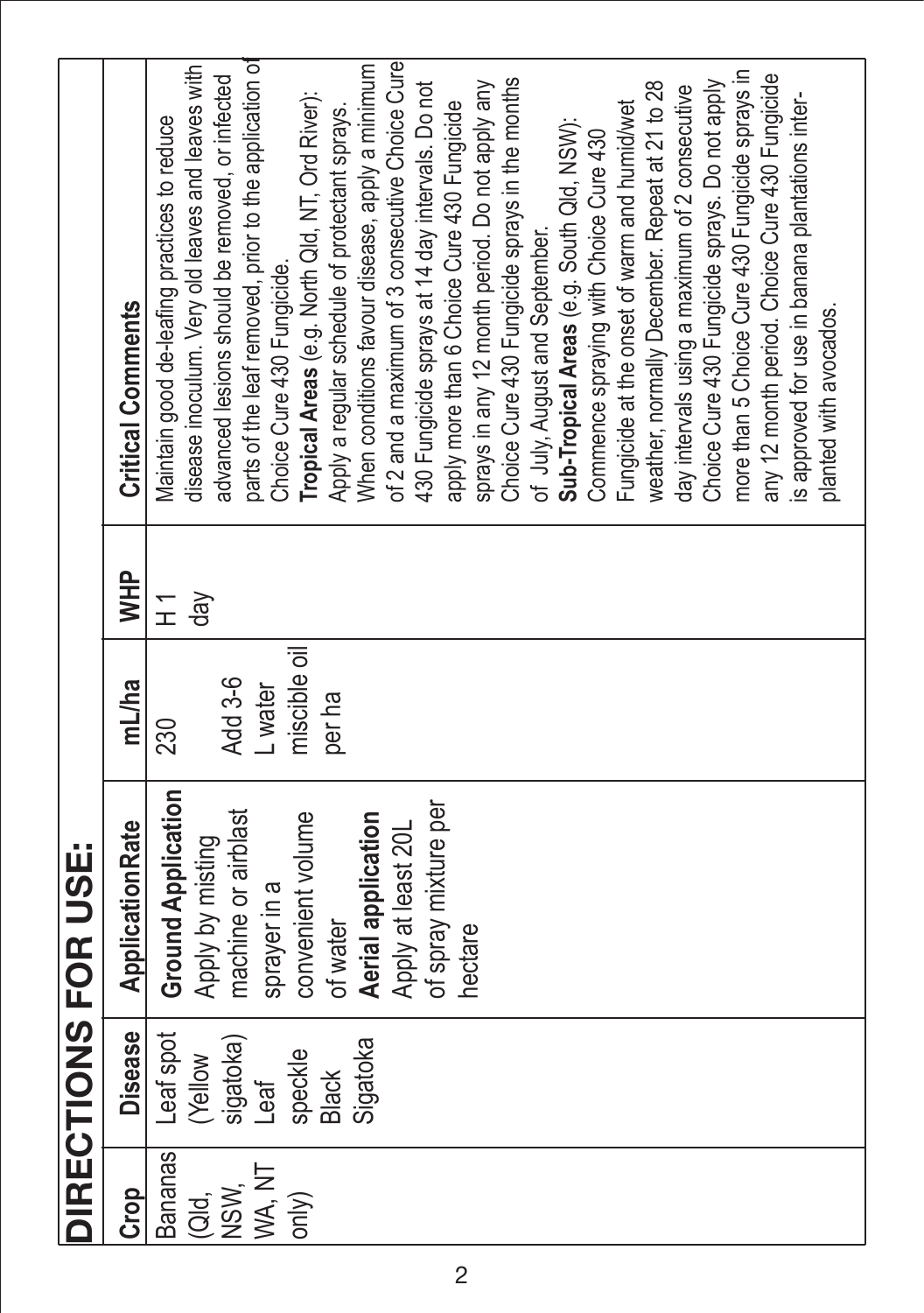| <b>Critical Comments</b> | Regularly check high-risk areas in the crop<br>for disease (e.g. lower leaves, shaded | plants). When leaf spot or net blotch or rust | Spray immediately after last disease<br>can easily be found, then either; | conducive weather (e.g. rain or heavy |                    | Spray before the next conducive        | Repeat after 14 days if conditions remain<br>weather. | favourable to disease development. If not, | disease conducive weather. For resistance<br>repeat just before or just after the next | strategy, see General Instructions. |                            |             |  |  |
|--------------------------|---------------------------------------------------------------------------------------|-----------------------------------------------|---------------------------------------------------------------------------|---------------------------------------|--------------------|----------------------------------------|-------------------------------------------------------|--------------------------------------------|----------------------------------------------------------------------------------------|-------------------------------------|----------------------------|-------------|--|--|
|                          |                                                                                       |                                               |                                                                           |                                       | dews),             |                                        |                                                       |                                            |                                                                                        |                                     |                            |             |  |  |
| <b>NHM</b>               | weeks<br>н3                                                                           | က<br>ပ                                        | weeks                                                                     |                                       |                    |                                        |                                                       |                                            |                                                                                        |                                     |                            |             |  |  |
| mL/ha                    | Agridex<br>$175 +$                                                                    | 1L/ha                                         |                                                                           |                                       |                    |                                        |                                                       | $290 +$                                    | Agridex 1L/<br><u>na</u>                                                               |                                     | Agridex 1L/<br>440+        | <u>na</u>   |  |  |
| ApplicationRate          | Early Leaf   Low Disease<br>Ground                                                    | Application                                   | Apply in at least                                                         | 100L of water                         | Aerial application | Apply at least 30L<br>of spray mixture | per hectare                                           | High disease                               | Wet weather<br>$\frac{1}{2}$                                                           |                                     | High disease<br><b>AND</b> | Wet weather |  |  |
| <b>Disease</b>           | spot                                                                                  | Late leaf                                     | <b>Rust</b><br>spot                                                       | Net Blotch   per ha                   |                    |                                        |                                                       |                                            |                                                                                        |                                     |                            |             |  |  |
| Crop                     | Peanuts<br>$ $ South                                                                  | Qid and                                       | <b>NSW</b><br>$ $ only $ $                                                |                                       |                    |                                        |                                                       |                                            |                                                                                        |                                     |                            |             |  |  |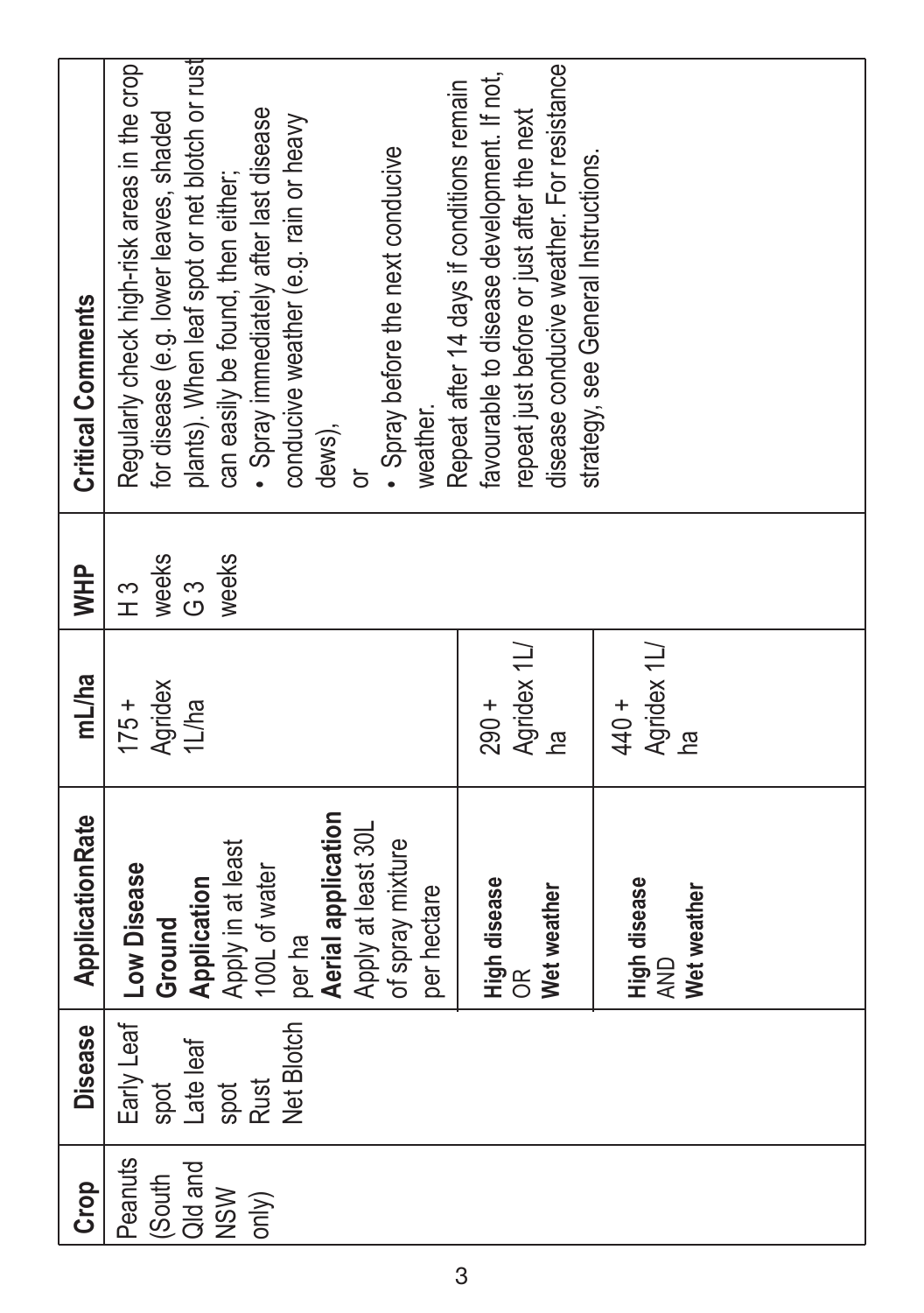| <b>Critical Comments</b> | Begin spraying at 3-4 weeks after planting. | f band spaying, apply half the appropriate | ate as a 45cm band directly over the row. | Sprays should not be banded after 6 weeks | irom planting. Repeat applications at | 4-day intervals. If prolonged wet weather | or heavy rains occur, shorten spray interval | to 10-12 days. For resistance strategy, see | General Instructions. | Apply at 14 day intervals. If prolonged | cool moist weather occurs, shorten spray<br>interval to 10-12 days. For resistance | strategy, see General Instructions. |                  |  |
|--------------------------|---------------------------------------------|--------------------------------------------|-------------------------------------------|-------------------------------------------|---------------------------------------|-------------------------------------------|----------------------------------------------|---------------------------------------------|-----------------------|-----------------------------------------|------------------------------------------------------------------------------------|-------------------------------------|------------------|--|
| <b>HHM</b>               | ιs<br>Η                                     | weeks                                      | က<br>ပ                                    | weeks                                     |                                       |                                           |                                              |                                             |                       |                                         |                                                                                    |                                     |                  |  |
| mL/ha                    | $230 +$                                     | Agridex                                    | 1L/ha                                     | $290 +$                                   | Agridex                               | 1L/ha                                     | 440 +                                        | Agridex                                     | 1L/ha                 | $290 +$                                 | Agridex<br>1L/ha                                                                   | 440+                                | Agridex<br>1L/ha |  |
| ApplicationRate          | Early Leaf   Low Disease                    |                                            |                                           | Moderate disease                          |                                       |                                           | Severe disease                               |                                             |                       | Net blotch   Low Disease                |                                                                                    | Moderate - severe                   | disease          |  |
| <b>Disease</b>           |                                             | spot                                       | Late leaf                                 | spot                                      | <b>Rust</b>                           |                                           |                                              |                                             |                       |                                         |                                                                                    |                                     |                  |  |
| Crop                     | Peanuts                                     | (North                                     | Qld, WA,                                  | $NT$ only)                                |                                       |                                           |                                              |                                             |                       |                                         |                                                                                    |                                     |                  |  |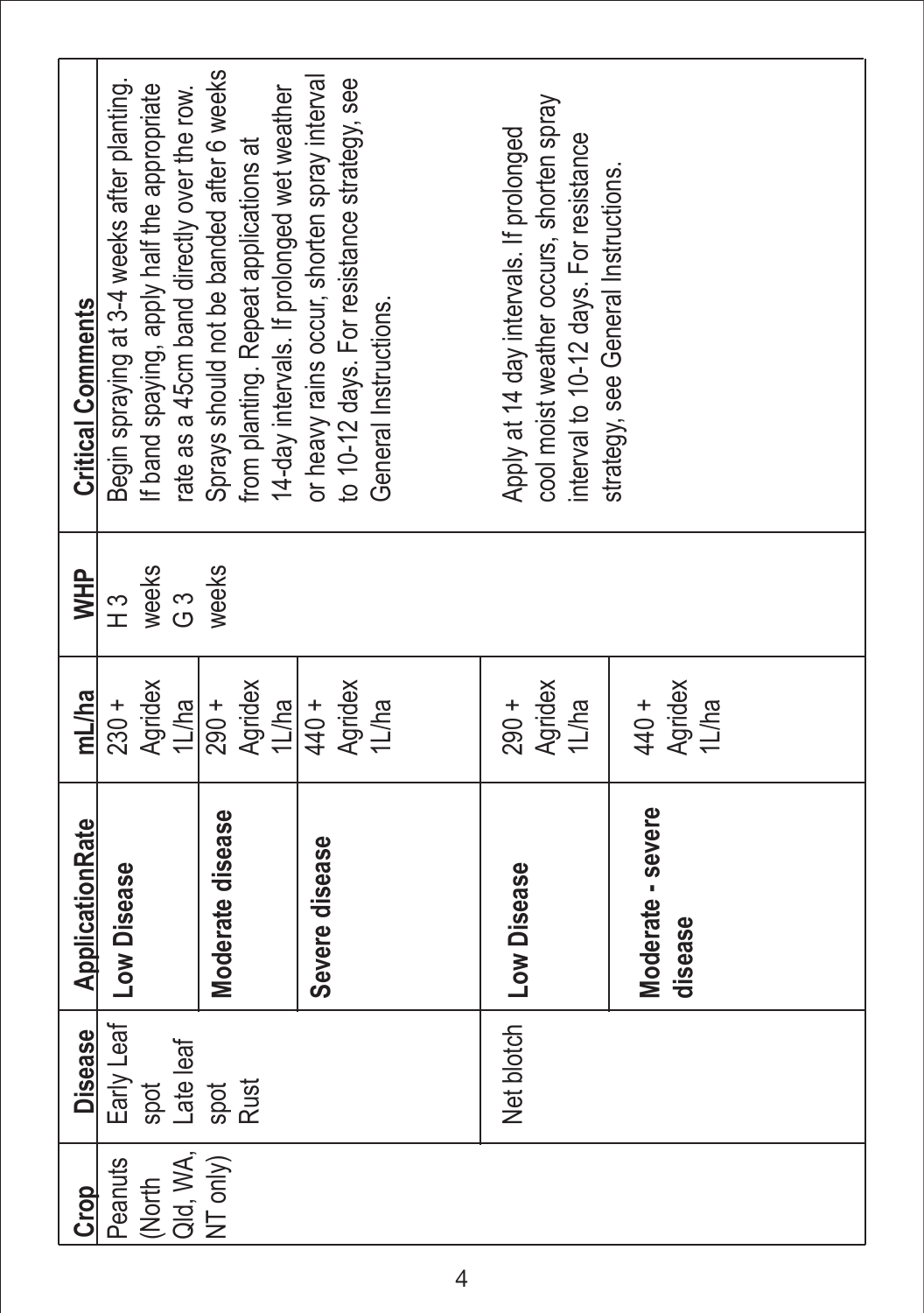| application may be necessary when infection<br>budding, whichever is the earlier. Repeat<br>occurs early or disease pressure is high.<br>Spray when rust infection begins or at<br>application 10-14 days later. A third<br><b>Critical Comments</b><br>H <sub>3</sub> days<br><b>NHM</b><br>days<br>က<br>ပ<br>mL/ha<br>Agridex<br>1L/ha<br>$350 +$ | spray 14 days later may be necessary under<br>disease, whichever occurs first. A second<br>Apply at flowering or at the first sign of<br>some conditions.<br>145 | addition of mineral crop oil (e.g. DC Trate or<br>emergence to early head emergence. The<br>Use the higher rate when longer disease<br>Other diseases: Apply from full flag leaf<br>Stripe rust: See spray timings under<br>General Instructions.<br>control is required.<br>weeks<br>G 14<br>days<br>5 H<br>145<br>290<br>ă | of Choice Cure 430 Fungicide on wheat, oats<br>equivalent) at 1% may improve performance<br>and barley.<br>290 |
|-----------------------------------------------------------------------------------------------------------------------------------------------------------------------------------------------------------------------------------------------------------------------------------------------------------------------------------------------------|------------------------------------------------------------------------------------------------------------------------------------------------------------------|------------------------------------------------------------------------------------------------------------------------------------------------------------------------------------------------------------------------------------------------------------------------------------------------------------------------------|----------------------------------------------------------------------------------------------------------------|
| aircraft or ground rig<br><b>Application Rate</b><br>Can be applied by                                                                                                                                                                                                                                                                              | <b>Ground Application</b><br>of water per hectare<br>Apply in at least 50L<br>Apply in at least 10L<br>Aerial application<br>of water per ha                     |                                                                                                                                                                                                                                                                                                                              |                                                                                                                |
| <b>Disease</b><br><b>Rust</b>                                                                                                                                                                                                                                                                                                                       | Powdery<br>Mildew                                                                                                                                                | Yellow leaf<br>Stripe rust<br>Leaf rust<br>Septoria<br>nodorum<br>blotch<br>spot                                                                                                                                                                                                                                             | tritici blotch<br>Septoria                                                                                     |
| Beans<br>Green<br>Crop                                                                                                                                                                                                                                                                                                                              | Peas                                                                                                                                                             | <b>Wheat</b>                                                                                                                                                                                                                                                                                                                 |                                                                                                                |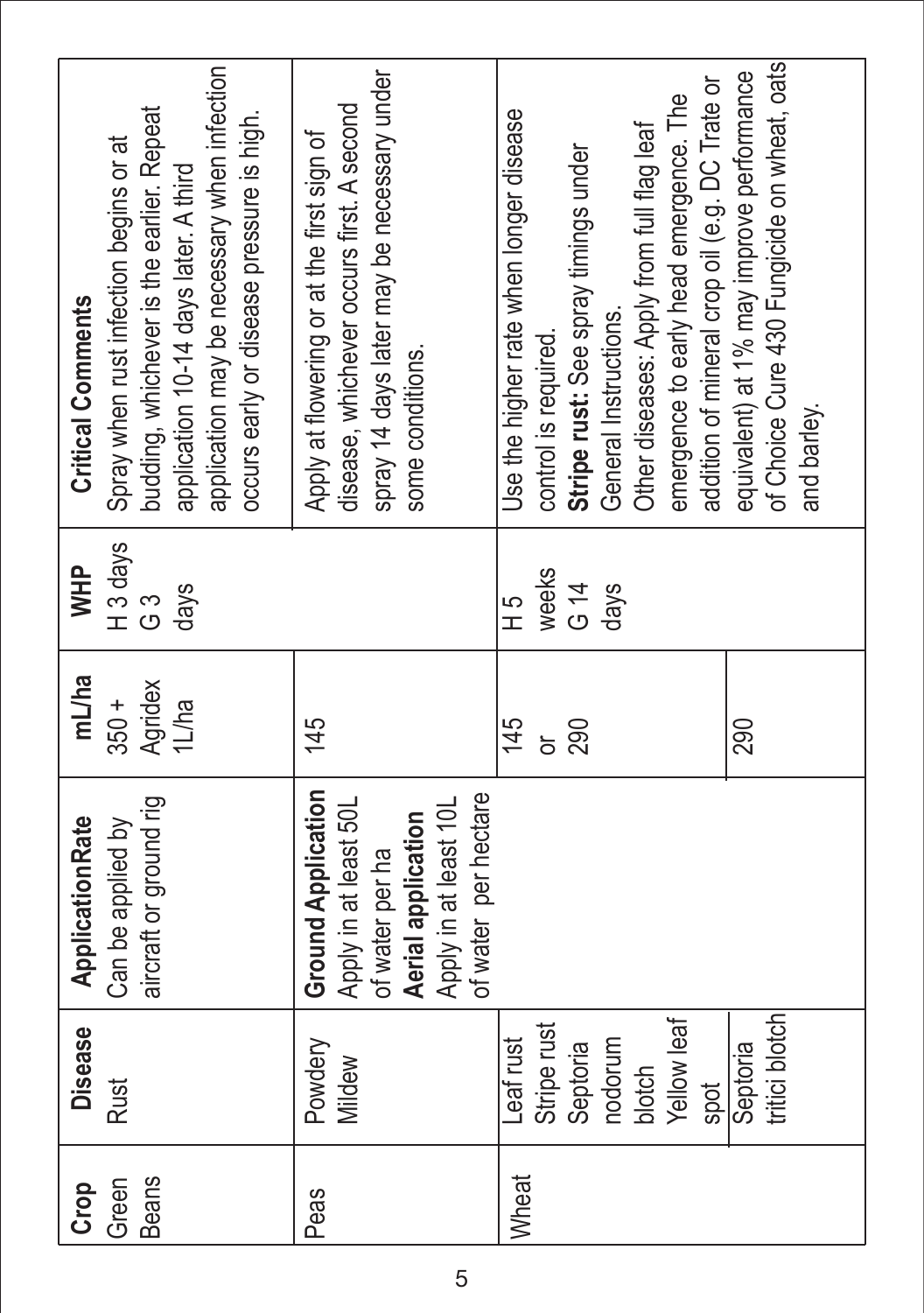| Crop                          | <b>Disease</b>    | <b>Application Rate</b>                                                | mL/ha           | <b>NHM</b>      | <b>Critical Comments</b>                                                                                                                                                                                                                                                                                                                                                                                                                                                           |
|-------------------------------|-------------------|------------------------------------------------------------------------|-----------------|-----------------|------------------------------------------------------------------------------------------------------------------------------------------------------------------------------------------------------------------------------------------------------------------------------------------------------------------------------------------------------------------------------------------------------------------------------------------------------------------------------------|
| <b>Cats</b>                   | Crown rust        | Application<br>Ground                                                  | 145<br>ŏ        | weeks<br>5<br>H |                                                                                                                                                                                                                                                                                                                                                                                                                                                                                    |
|                               |                   | Apply in at least                                                      | 290             | $G$ 14          |                                                                                                                                                                                                                                                                                                                                                                                                                                                                                    |
| Barley                        | Scald             | 50L of water<br>per ha                                                 | 145             | days            | Apply at late tillering to early jointing.                                                                                                                                                                                                                                                                                                                                                                                                                                         |
|                               | Powdery<br>mildew | Aerial application<br>10L of water per<br>Apply in at least<br>hectare | 145<br>290<br>ŏ |                 | Apply when 5% of the leaf area is infected.<br>Use higher rate when longer disease<br>control is required.                                                                                                                                                                                                                                                                                                                                                                         |
| <b>I</b> Wheat<br><b>Cats</b> | Stem rust         |                                                                        |                 |                 | ate. In severe cases, if a majority of stems<br>major disease, yield responses are usually<br>optimised by delaying application until full<br>are infected prior to full head emergence,<br>Apply if more than 5% of stems become<br>apply at 145 mL/ha as soon as possible<br>to late flowering. When stem rust is the<br>head emergence, and using the higher<br>and if necessary, repeat after 3 weeks<br>infected between full flag emergence<br>when heads are fully emerged. |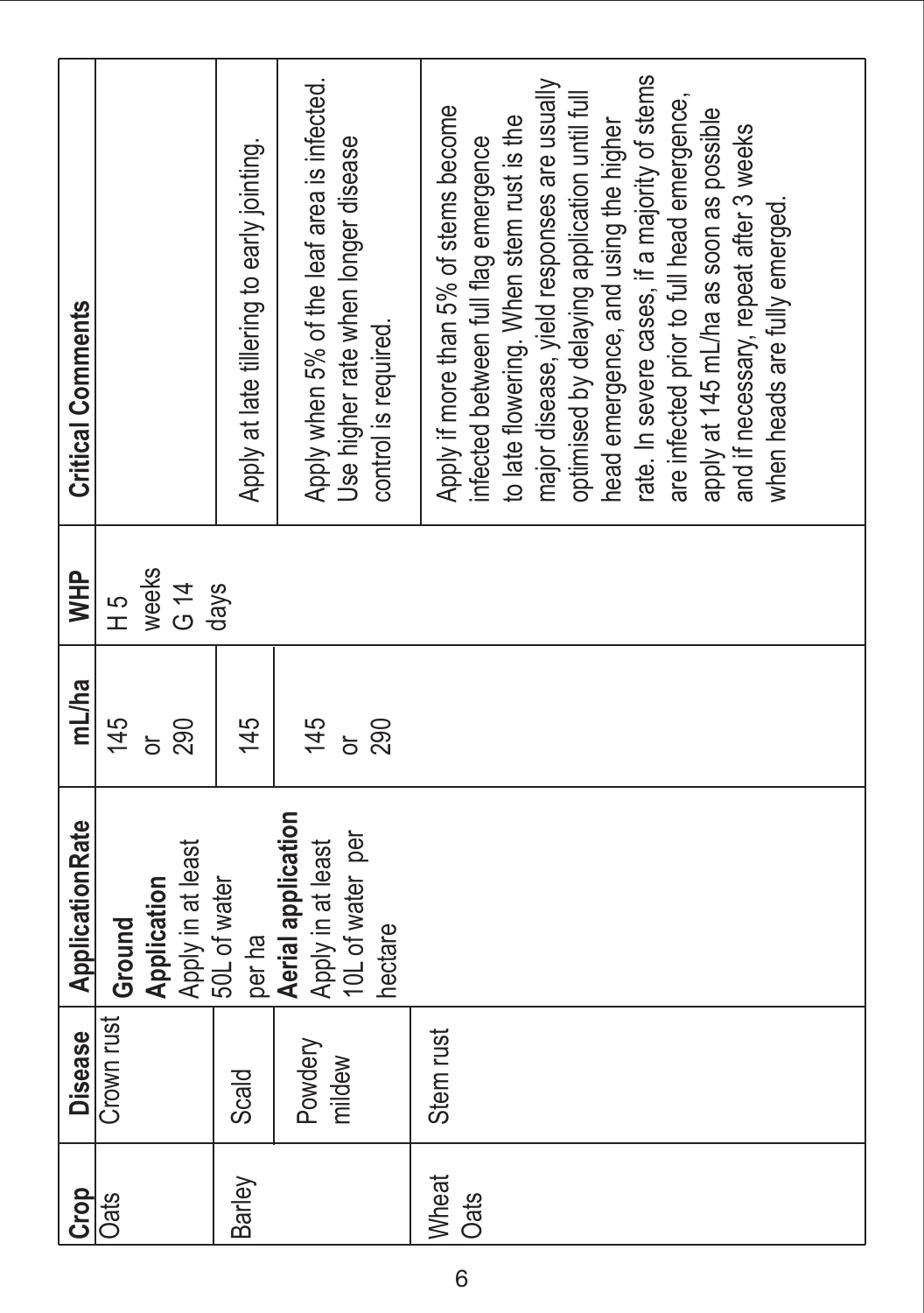| Crop                       | Disease    | <b>Application Rate</b>                                                                                                               | mL/ha                                                                                   | <b>NHID</b>         | <b>Critical Comments</b>                                                                                                                                                                                                                                                                                                                                                                                                                                                                                    |
|----------------------------|------------|---------------------------------------------------------------------------------------------------------------------------------------|-----------------------------------------------------------------------------------------|---------------------|-------------------------------------------------------------------------------------------------------------------------------------------------------------------------------------------------------------------------------------------------------------------------------------------------------------------------------------------------------------------------------------------------------------------------------------------------------------------------------------------------------------|
| (Tas only)   rot<br>Onions | White root | 430 Fungicide onto<br>apply Choice Cure<br>Before sowing<br>all lime super<br>Ensure good<br>coverage of<br>lime super.<br>particles. | with 145 -<br>super/100<br>218g lime<br>m of row<br>m of row<br>mL/100<br>mixed<br>1.45 |                     | boxes and sown down the same tube. Apply<br>and reduced stands of seedlings may occur.<br>is used otherwise some delay in emergence<br>same box on the drill or placed in different<br>lime super when sowing onion seed. Seed<br>correct rate of Choice Cure 430 Fungicide<br>and lime super can either be mixed in the<br>Apply Choice Cure 430 Fungicide treated<br>in a bandwidth of 2cm. Ensure that the                                                                                               |
| Pawpaw                     |            | coverage of leaves<br>Black spot   Ensure thorough<br>and fruit.                                                                      | 290                                                                                     | H <sub>3</sub> days | emoved and destroyed to reduce inoculum<br>any DMI fungicide) on any block in any 12<br>Choice Cure 430 Fungicide. Apply Choice<br>Ensure infected plant material is regularly<br>levels. Spray equipment must be properly<br>with sprays of a protectant fungicide (e.g.<br>sprays of Choice Cure 430 Fungicide (or<br>calibrated to apply the correct amount of<br>Cure 430 Fungicide at 14 day intervals.<br>mancozeb). Do not apply more than 6<br>Alternate Choice Cure 430 Fungicide<br>month period. |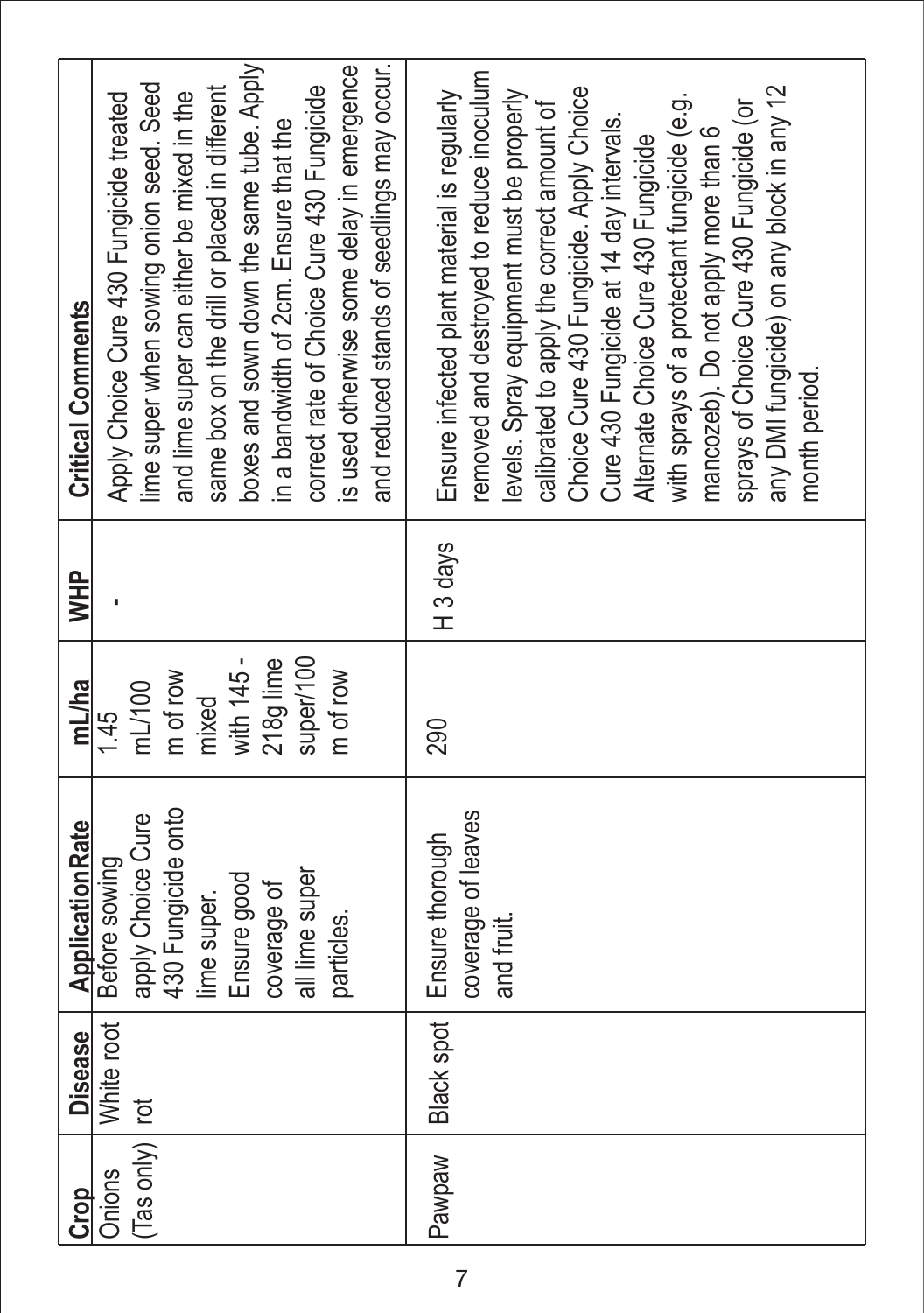| <b>Critical Comments</b> | measures, at 7-10 day intervals. Commence<br>at 1 to 2% flowering. Use under direction of<br>Apply twice, in rotation with other control<br>pyrethrum advisers. | further application 3 - 4 weeks later. Ensure<br>first signs of disease. Continuing disease<br>thorough coverage and use higher water<br>Monitor crops closely and spray at the<br>pressure or re-infection may require a<br>volumes in dense or advanced crops. |
|--------------------------|-----------------------------------------------------------------------------------------------------------------------------------------------------------------|------------------------------------------------------------------------------------------------------------------------------------------------------------------------------------------------------------------------------------------------------------------|
|                          |                                                                                                                                                                 |                                                                                                                                                                                                                                                                  |
| <b>WHP</b>               |                                                                                                                                                                 |                                                                                                                                                                                                                                                                  |
| mL/ha                    | 350                                                                                                                                                             | 290                                                                                                                                                                                                                                                              |
| <b>Application Rate</b>  |                                                                                                                                                                 | Apply in a least<br>100L of water<br>per ha                                                                                                                                                                                                                      |
| Disease                  | sclerotiorum<br>Pyrethrum Sclerontinia                                                                                                                          | Stem rust                                                                                                                                                                                                                                                        |
| Crop                     |                                                                                                                                                                 | Ryegrass Leaf rust<br>fescue<br>crops<br><b>seed</b><br>land                                                                                                                                                                                                     |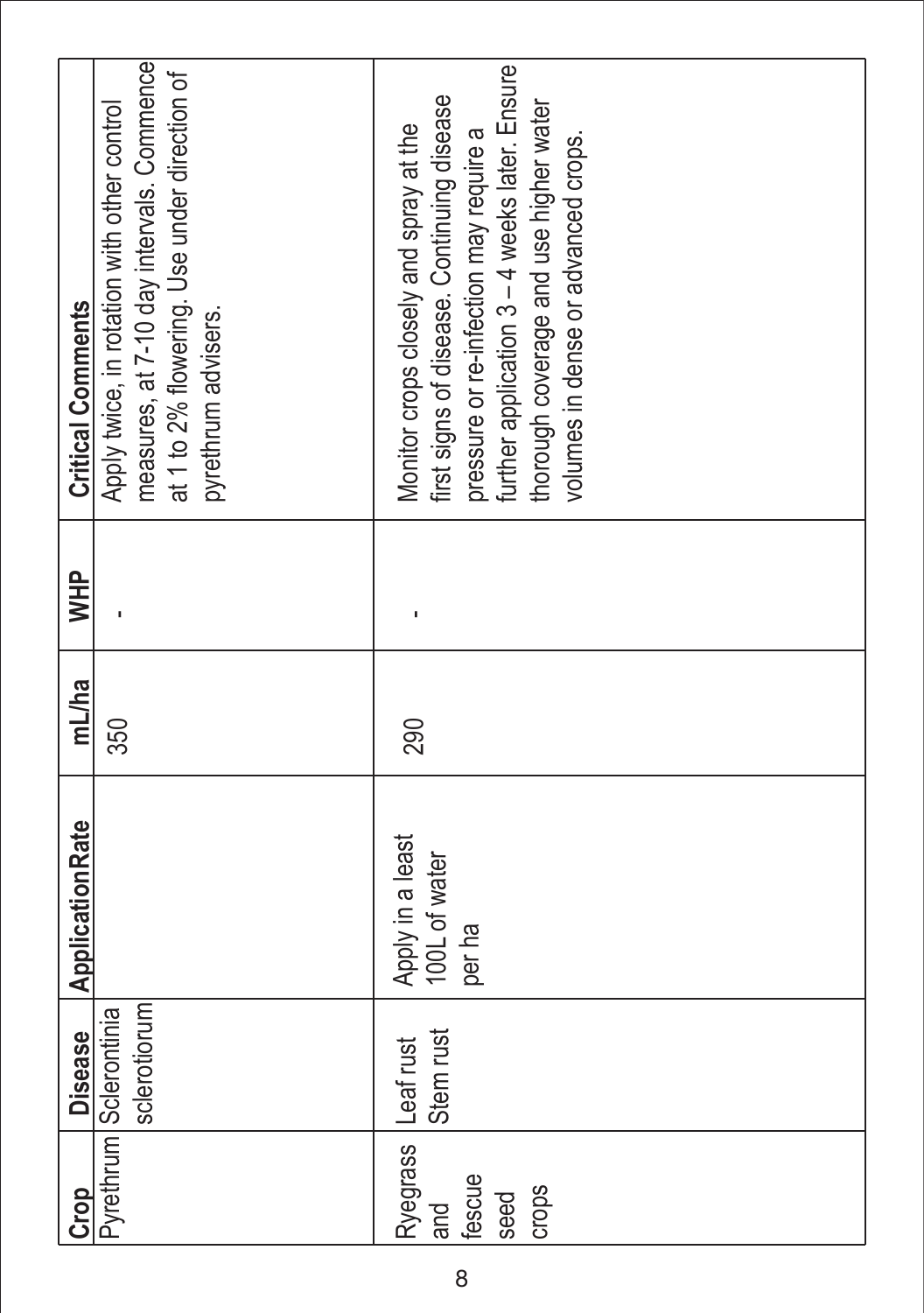**NOT TO BE USED FOR ANY PURPOSE, OR IN ANY MANNER, CONTRARY TO THIS LABEL UNLESS AUTHORISED UNDER APPROPRIATE LEGISLATION**

**WITHHOLDING PERIODS BANANAS, AVOCADOS: DO NOT HARVEST FOR 1 DAY AFTER APPLICATION. BEANS, PEAS: DO NOT HARVEST FOR 3 DAYS AFTER** 

**APPLICATION AND DO NOT GRAZE OR CUT FOR LIVESTOCK FOR 3 DAYS AFTER APPLICATION. CEREALS: DO NOT HARVEST FOR 5 WEEKS AFTER APPLICATION AND DO NOT GRAZE OR CUT FOR LIVESTOCK FOR 14 DAYS AFTER APPLICATION. ONIONS: NOT REQUIRED WHEN USED AS DIECTED. PAWPAW: DO NOT HARVEST FOR 3 DAYS AFTER APPLICATION.**

**PEANUTS: DO NOT HARVEST FOR 21 DAYS AFTER APPLICATION AND DO NOT GRAZE OR CUT FOR LIVESTOCK FOR 21 DAYS AFTER APPLICATION. RYE GRASS AND FESCUE SEED CROPS: DO NOT GRAZE OR CUT FOR STOCKFOOD FOR 14 DAYS AFTER APPLICATION.**

**H = Harvest, G = Grazing**

#### **GENERAL INSTRUCTIONS FUNGICIDE RESISTANCE WARNING**

## GROUP **3** FUNGICIDE

Choice Cure 430 Fungicide is a member of the DMI group of fungicides. For fungicide resistance management the product is a Group 3 Fungicide.

Some naturally occurring individual fungi resistant to Choice Cure 430 Fungicide and other Group 3 fungicides may exist through normal genetic variability in any fungal population. The resistant individuals can eventually dominate the fungal population if these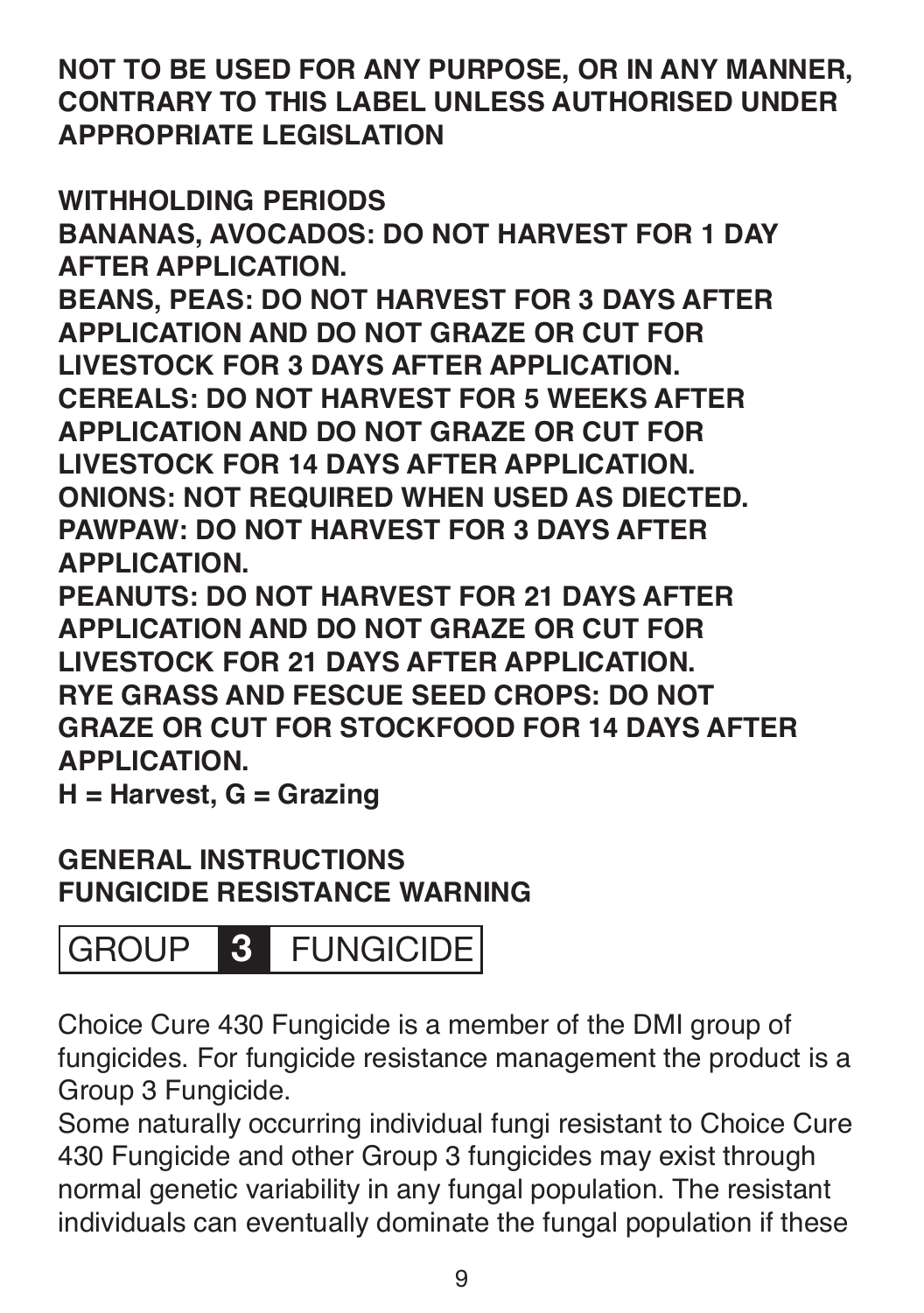fungicides are used repeatedly. These resistant fungi will not be controlled by Choice Cure 430 Fungicide or other Group 3 Fungicides, thus resulting in a reduction in efficacy and possible yield loss.

Since the occurrence of resistant fungi is difficult to detect prior to use, Grow Choice Pty Ltd accepts no liability for any losses that may result from the failure of Choice Cure 430 Fungicide to control resistant fungi.

#### **RESISTANCE MANAGEMENT RECOMMENDATIONS – PEANUTS**

Apply no more than 3 consecutive sprays of DMI fungicides (e.g. tebuconazole) before switching to a non-DMI fungicide. Apply no more than 5 DMI sprays per season.

#### **SPECIAL WARNING – BANANAS**

There are certain conditions where the surface of recently emerged fruit is particularly prone to marking damage from spray applications. In circumstances where application will be made to very rapidly growing fruit in hot conditions with strong direct light, it is recommended that all emerged bunches be bagged prior to spraying to minimise risk of fruit marking.

**Never include adjuvants** other than water miscible oils with Choice Cure 430 Fungicide sprays. The inclusion of wetting agents is known to cause phototoxicity to young fruit.

#### **FOLIAR DISEASES ON CEREAL CROPS**

Do not apply to cereal crops more than once in a season. Treatment will give approximately three weeks disease suppression. Economic response may not be gained by spraying crops past flowering stage. The effects of fungicide application will not be clearly seen for 7-10 days after application. Yield potential: crops with potential yield under 2 t/ha are unlikely to give economic responses to a fungicide spray except under conditions of very severe disease. Economic responses are most likely with crops with potential yield of over 3 t/ha.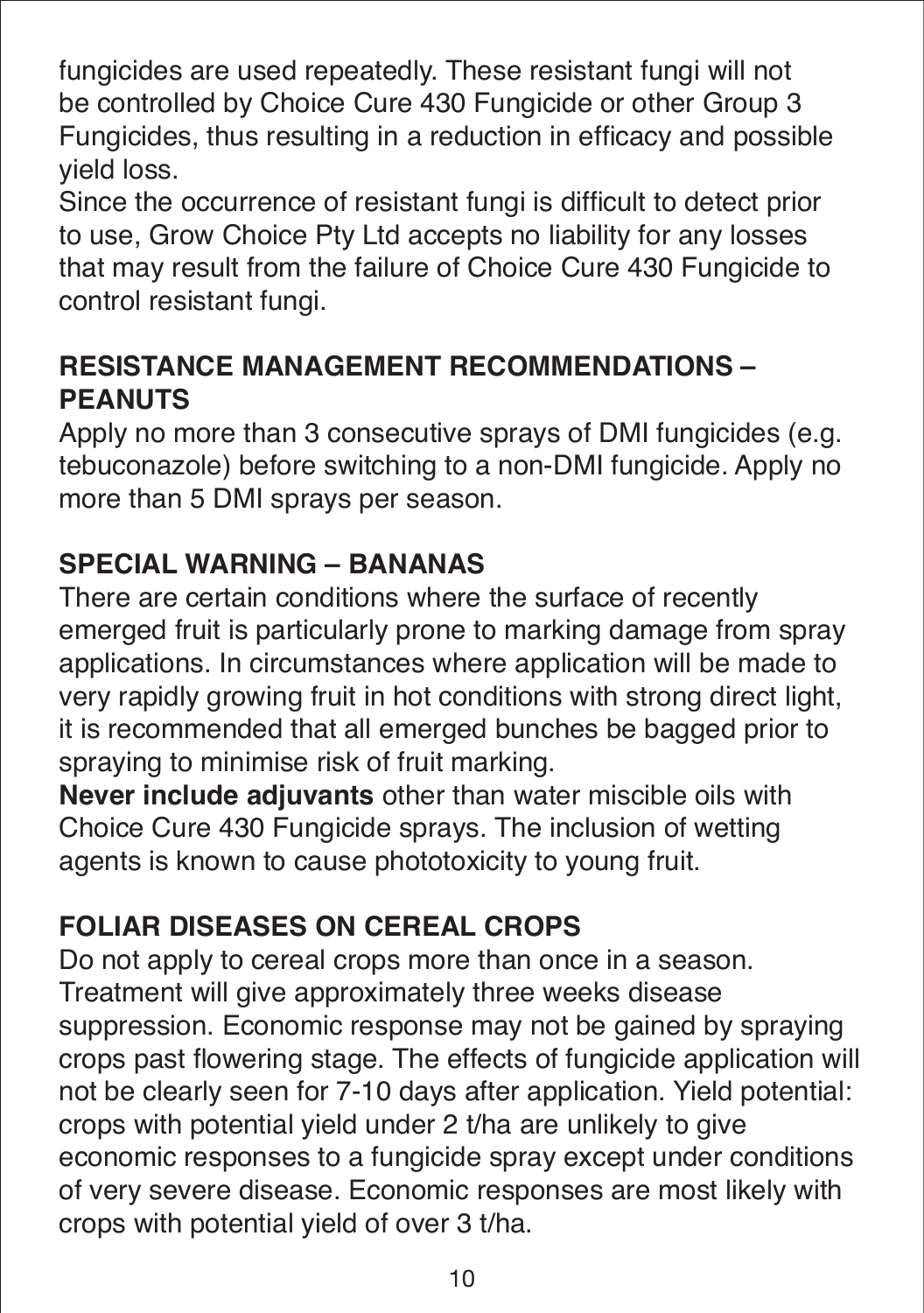#### **Spray Timings for Stripe Rust Control**

Obtain advisory literature from Department of Agriculture for classification of resistant and susceptible varieties.

The following spray program is suggested:

**Seedling infections:** When approximately 20 out of 100 leaves show signs of infection during tillering or jointing, apply a spray within a week

#### **Adult infections**

**Susceptible varieties:** When approximately 10 out of 100 leaves show first sign of infection apply a spray within a week.

**Moderately Susceptible varieties:** When approximately 15-20 out of 100 leaves show first sign of infection apply a spray within a week. Do not delay.

**Moderately Resistant and Resistant Varieties:** Monitor carefully. If rust appears and spreads, spray within 1 week.

#### **MIXING**

Prior to pouring, shake container vigorously, than add the required amount of Choice Cure 430 Fungicide to water in the spray vat while stirring or with agitators in motion. Add the required amount of Agridex (peanuts, beans) or water miscible oil (bananas) and mix thoroughly.

#### **APPLICATION**

Aircraft should fly as low as possible under the prevailing conditions to minimise drift.

#### **PRECAUTIONS**

#### **Re-Entry Period**

Do not allow entry into treated areas until the spray has dried. When prior entry is necessary, wear cotton overalls buttoned to the neck and wrist (or equivalent clothing), chemical resistant gloves and footwear. Clothing must be laundered after each day's use.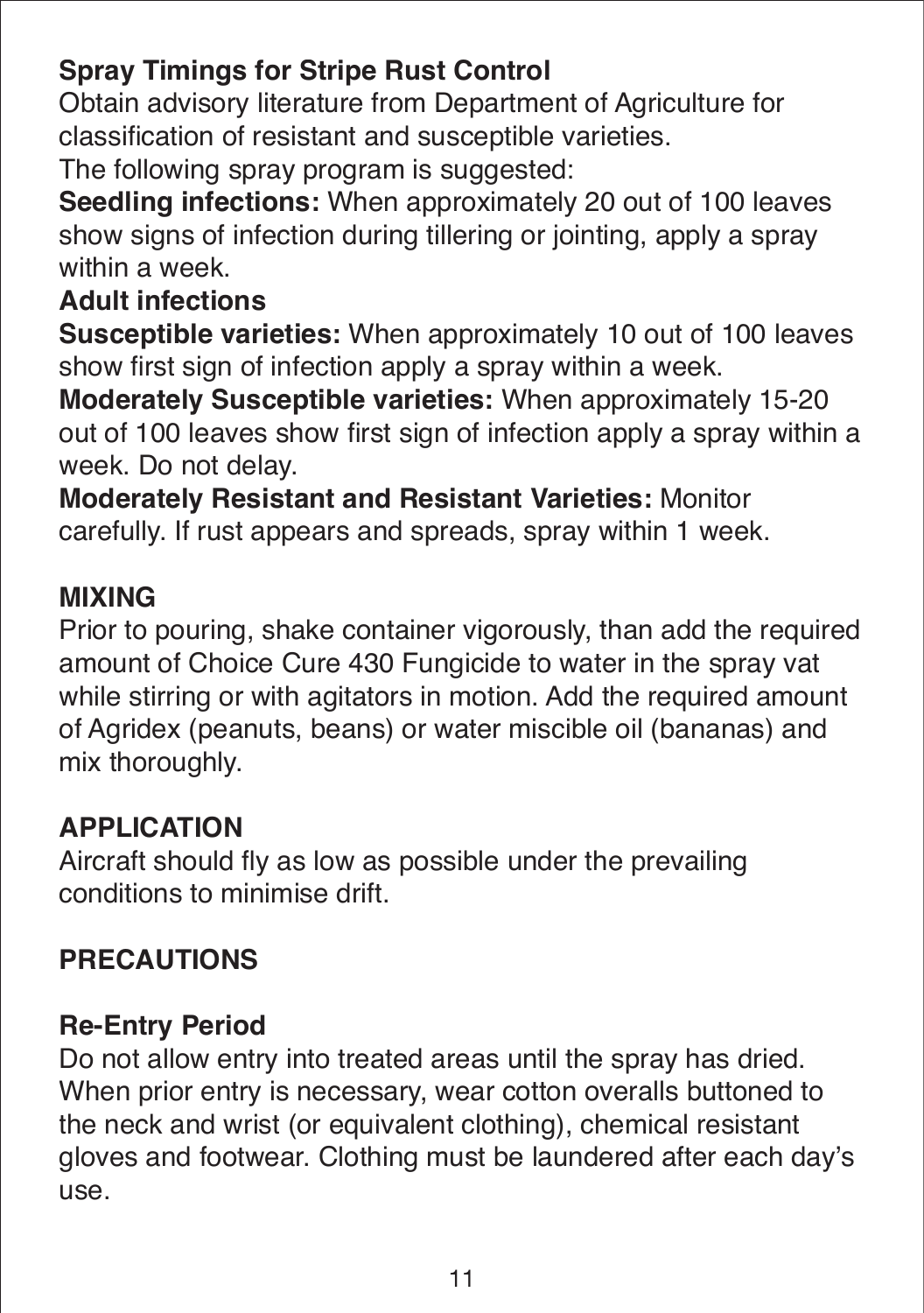#### **PROTECTION OF WILDLIFE, FISH, CRUSTACEANS AND ENVIRONMENT**

DO NOT contaminate streams, rivers or waterways with chemical or used containers. A spray drift minimisation strategy should be employed at all times when aerially applying sprays. The strategy envisaged is exemplified by the cotton industry's Best Management Practise Manual.

#### **STORAGE AND DISPOSAL**

Store in the closed, original container in a cool, well-ventilated area. Do not store for prolonged periods in direct sunlight. Triple or preferably pressure rinse containers before disposal. Add rinsings to spray tank. Do not dispose of undiluted chemicals on site. If recycling, replace cap and return clean containers to recycler or designated collection point.

If not recycling, break, crush or puncture and deliver empty packaging for appropriate disposal to an approved waste management facility. If an approved waste management facility is not available, bury the empty packaging 500 mm below the surface in a disposal pit specifically marked and set up for this purpose clear of waterways, desirable vegetation and tree roots, in compliance with relevant Local, State or Territory government regulations. DO NOT burn empty containers or product. **For Refillable containers:** Empty contents fully into application equipment. Close all valves and return to point of supply for refill

or storage.

#### **SAFETY DIRECTIONS**

Harmful if swallowed. Will irritate the eyes and skin. Avoid contact with eyes and skin. When opening the container, preparing the spray and using prepared spray wear cotton overalls buttoned to the neck and wrist, washable hat, elbow-length PVC gloves. After use, and before eating, drinking or smoking, wash hands, arms and face thoroughly with soap and water. After each day's use, wash gloves and contaminated clothing.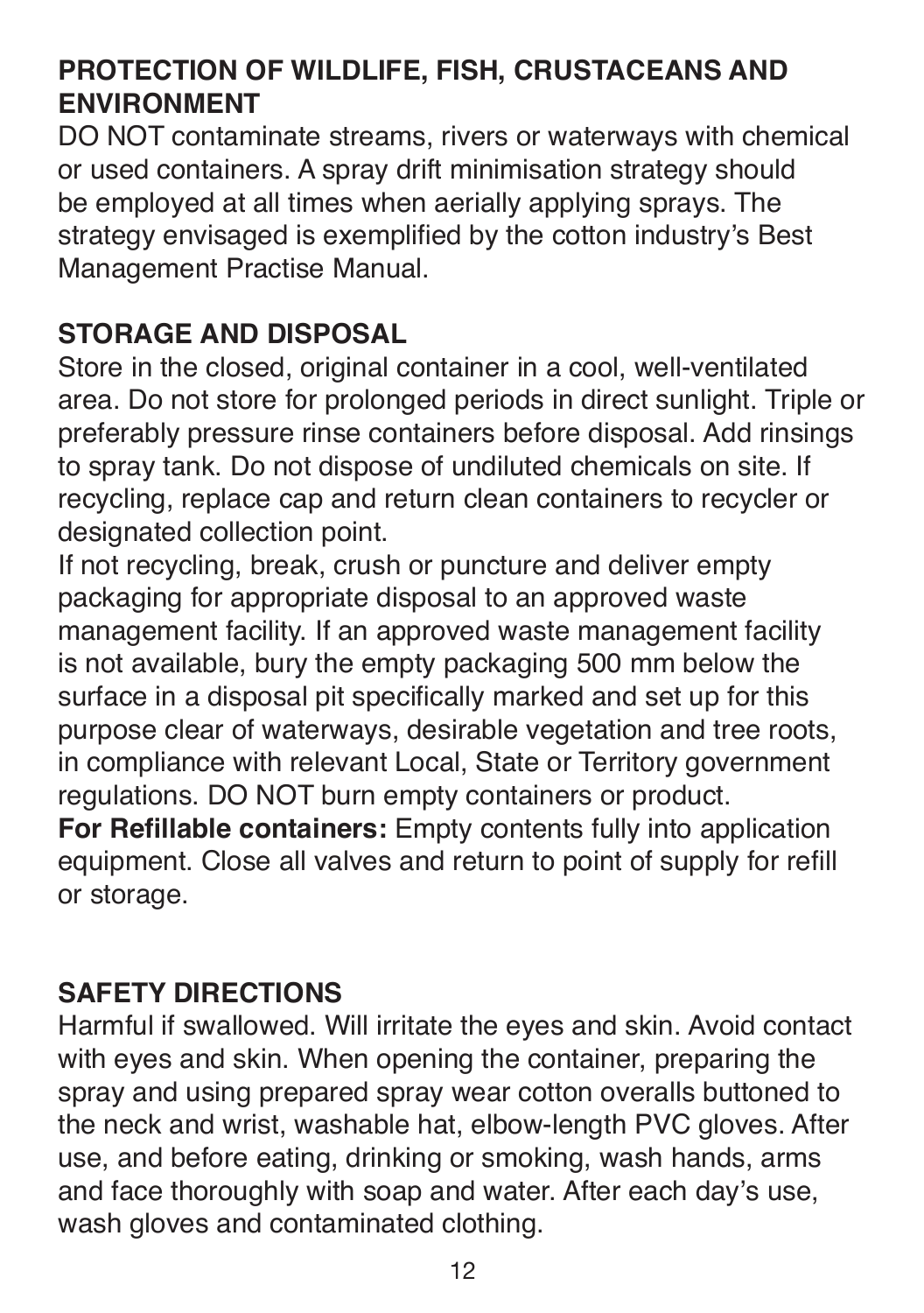#### **FIRST AID**

If poisoning occurs contact a doctor or Poisons Information Centre. Telephone Australia 13 11 26.

#### **SAFETY DATA SHEET**

For further information, refer to the Safety Data Sheet (SDS) which is available from the supplier.

#### **NOTICE TO BUYER**

Grow Choice Pty. Ltd. will not be held liable for any loss, injury or damage, indirect or consequential, arising from the sale, supply, use or application of this product. The product is not to be used for any purpose or in any way contrary to label instructions.